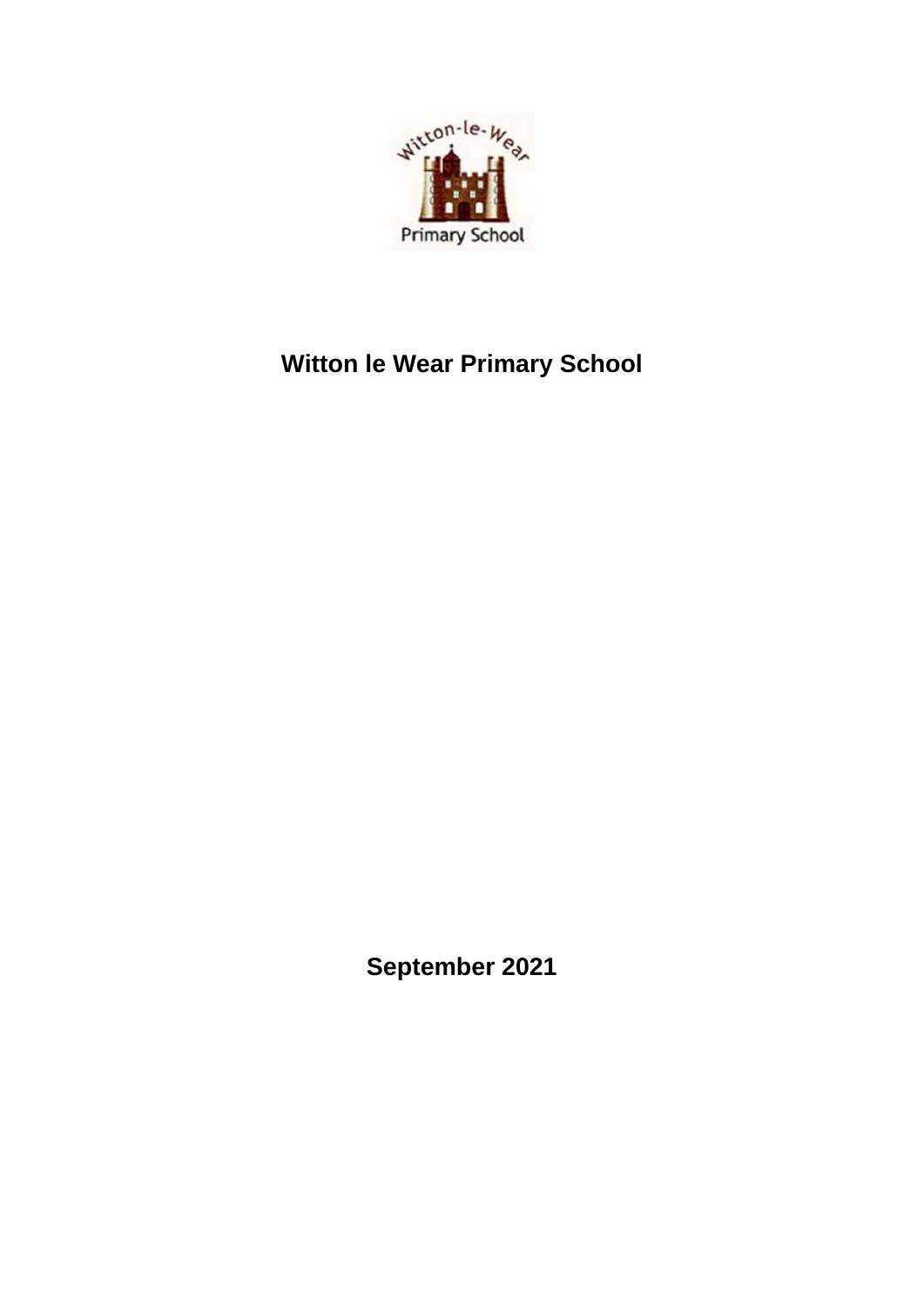# **Privacy notice for Staff**

This privacy notice explains how we collect, store and use personal data about staff members. We, Witton le Wear Primary School, are the 'data controller' for the purposes of data protection law.

Our data protection officer is Mrs Sharon Walker (Deputy Headteacher)

#### **Who we are and what we do**

We are Witton le Wear Primary. We are a maintained primary school for children ages 3 – 11 years old. Our local authority is Durham County Council.

#### **The personal data we collect and hold**

We hold personal data about staff to support their employment and professional development, and to assess how the school is performing. We may also receive data about staff from previous employers, HR and occupational health workers.

Personal data that we may collect, use, store and share (when appropriate) about staff includes, but is not restricted to:

- Contact details, contact preferences, date of birth, identification documents
- Professional development records
- Bank details
- Maternity/paternity pay information
- Health information
- Performance management documentation
- Characteristics, such as ethnic background, disability etc
- Sickness absence records
- Details of any professional support received
- Photographs/videos

#### **Why we use this data**

We use this data to:

- Support you in your professional roles
- Monitor and report on school improvement and self-evaluation
- Provide appropriate pastoral care
- Protect pupil welfare
- Ensure that the information we hold about you is kept up to date
- To share with agencies such as payroll and pensions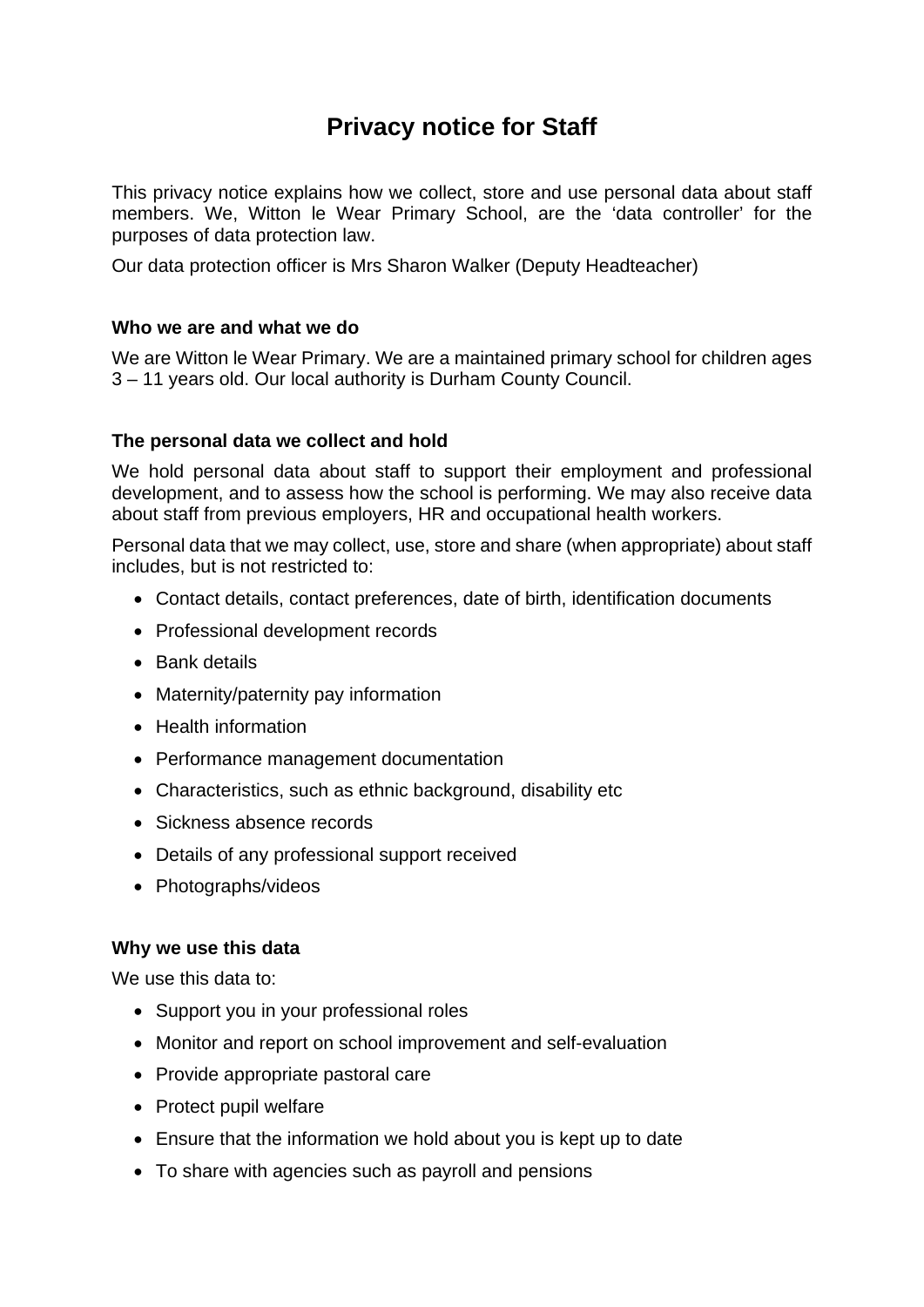#### **Our legal basis for using this data**

We collect and use personal data on the basis of performing a public task (educating children).

On some occasions we may ask for consent to process data when its use is optional. On those occasions consent can be withdrawn at any time. We will make this clear when we ask for consent, and explain how consent can be withdrawn.

#### **Collecting this information**

We collect data from application forms, paper forms, online information, communication with yourself, information received from a third party (eg. referees, colleagues, agencies)

#### **How we store this data**

We keep personal information about staff while they are working at our school. We may also keep it beyond their time at our school if this is necessary in order to comply with our legal obligations.

We will only retain the data we collect for as long as is necessary. This would be to satisfy the purpose for which it has been collected in accordance with our data retention policy. Please contact us if you would like further details on this policy.

The security of data and information is important to us. This is why we follow a range of security policies and procedures to control and safeguard access to and use of your personal information. This includes both physical and technical security and integrity of all data.

Examples of our security include:

- Encryption, meaning that information is hidden so that it cannot be read without access knowledge (such as a password). This is done with a secret code or what's called a 'cypher'. The hidden information is said to then be 'encrypted';
- Controlling access to systems and networks allows us to stop people who are not allowed to view your personal information from getting access to it;
- Training for our staff allows us to make them aware of how to handle information and how and when to report when something goes wrong;
- Regular testing of our technology and ways of working including keeping up to date on the latest security updates (commonly called patches);

#### **How long we keep your data for**

*This ranges from months for some records to decades for more sensitive records.*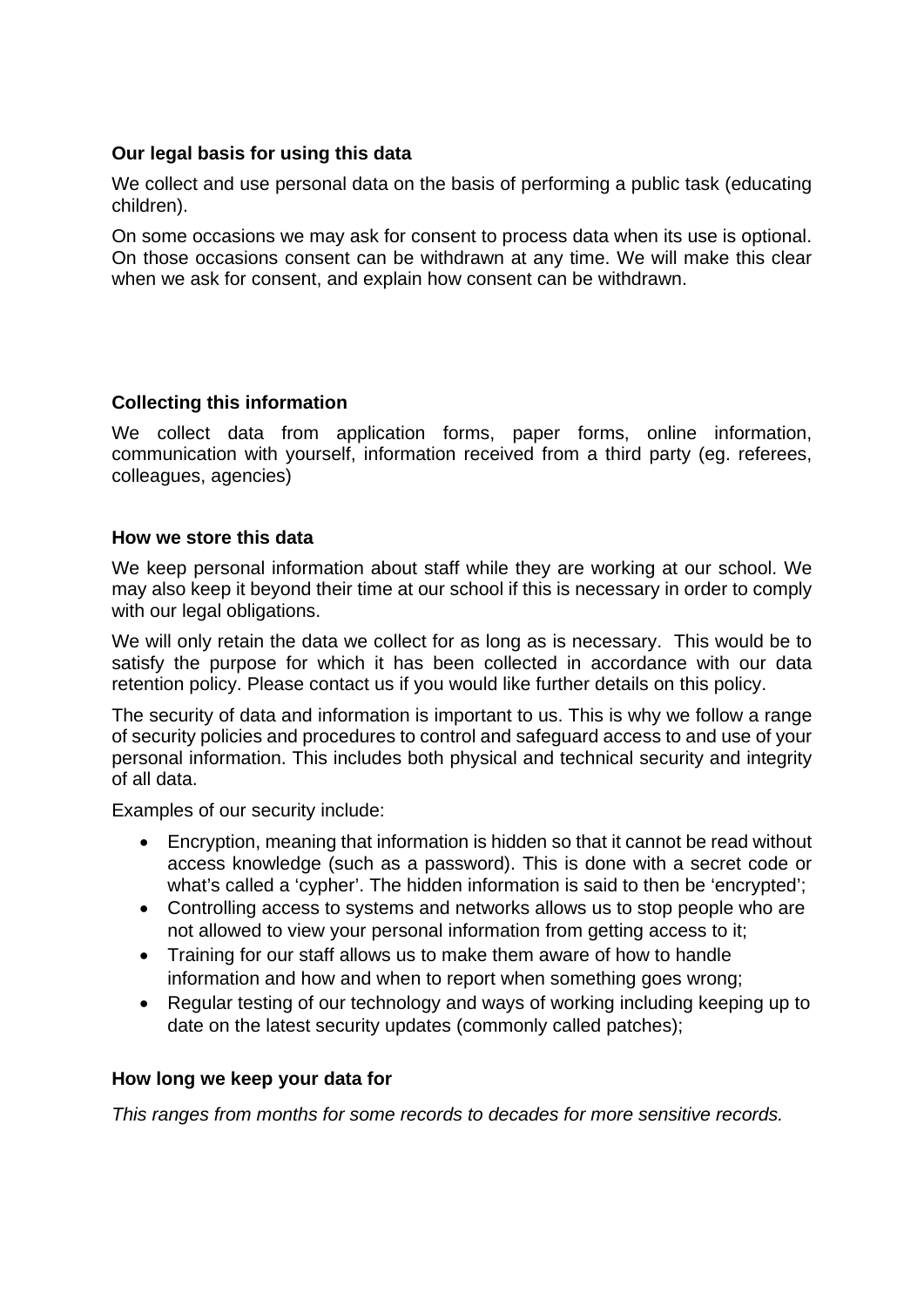For example

- applications for recruitment will be kept for 1 year,
- your personnel record will be maintained for 25 years after you leave employment

#### **Data sharing**

We may share your personal information where we have a statutory obligation to do so, such as for the purposes of the prevention or detection of crime, for legal proceedings, or where you have requested us to share information, such as childcare vouchers, pensions, mortgage applications etc.

Some examples of who we share information with include:-

HMRC (Her Majesty's Revenue & Customs)

DBS (Disclosure & Barring Service)

Pensions schemes

If you would like confirmation of who we do share information with please contact us.

We do not process your personal information outside the EEC.

At no time will your information be passed to organisations external to us, or our partners for marketing or sales purposes, or for any other commercial use without your prior express consent.

# **Your information rights**

Your Information Rights are set out in the law. Subject to some legal exceptions, you have the right to:

- Have any inaccuracies corrected;
- Have your personal data erased;
- Place a restriction on our processing of your data;
- Object to processing; and
- Request your data to be ported (data portability).

To learn more about these rights please see the ICO website.

#### **To exercise any of these rights please contact the relevant service in the first instance.**

You also have the right to request a copy of the personal information that the school holds about you. To do this, please ask the DPO (Mrs Sharon Walker)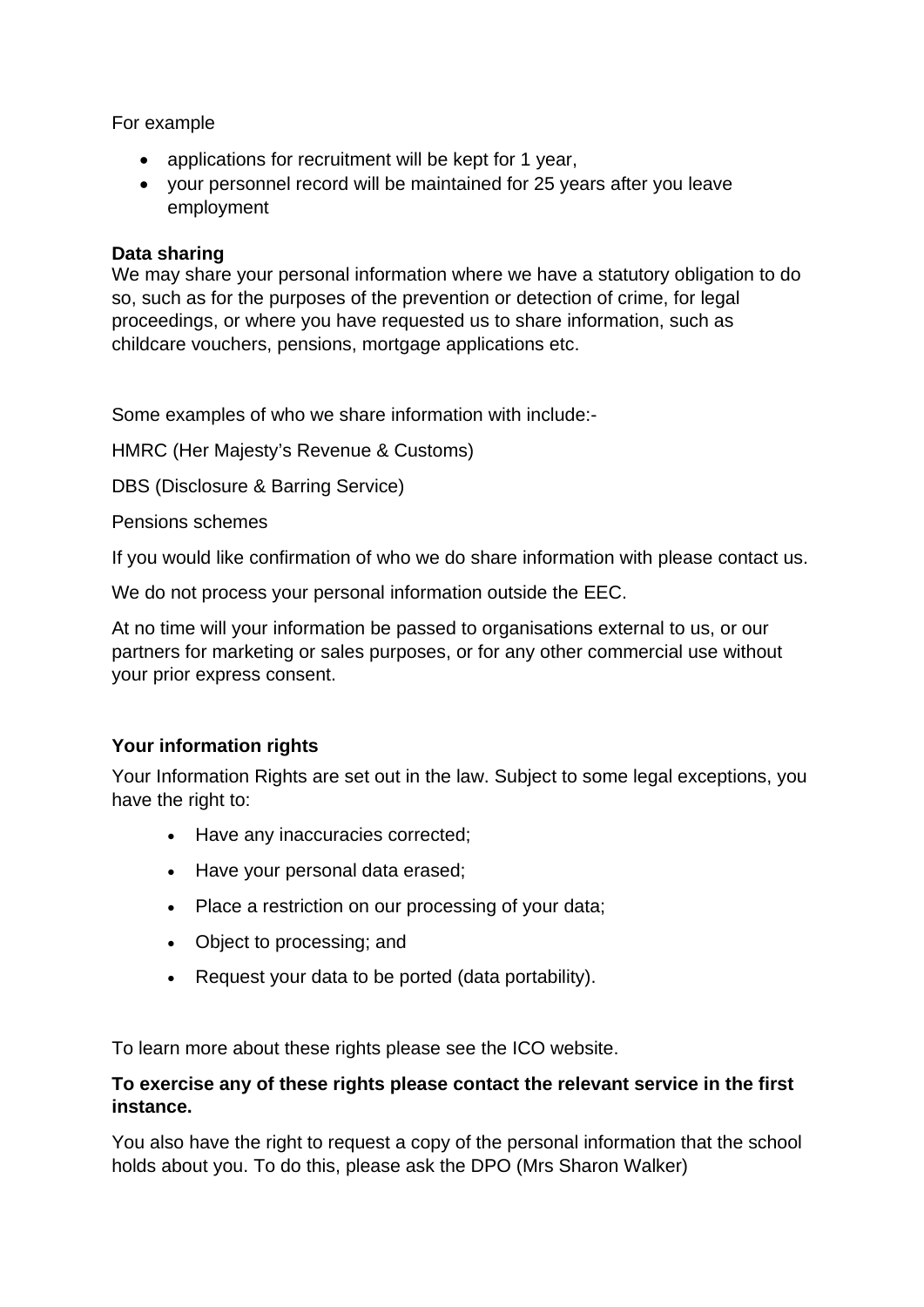If something goes wrong with your personal information, or you have questions about how we use it, please contact Mrs Sharon Walker (the Data Protection Officer)

If we have not been able to deal with your complaint, you can also contact the [Information Commissioner's Office](https://ico.org.uk/)

> Information Commissioner's Office Wycliffe House, Water Lane Wilmslow, Cheshire SK9 5AF

# **Other rights**

Individuals have rights regarding how their personal data is used and kept safe, including the right to:

- Object to the use of personal data if it would cause, or is causing, damage or distress
- Prevent it being used to send direct marketing
- Object to decisions being taken by automated means (by a computer or machine, rather than by a person)
- In certain circumstances, have inaccurate personal data corrected, deleted or destroyed, or restrict processing
- Claim compensation for damages caused by a breach of the data protection regulations

To exercise any of these rights, please contact our data protection officer.

# **Complaints**

We take any complaints about our collection and use of personal information very seriously.

If you think that our collection or use of personal information is unfair, misleading or inappropriate, or have any other concern about our data processing, please raise this with us in the first instance.

To make a complaint, please contact our data protection officer.

Alternatively, you can make a complaint to the Information Commissioner's Office:

- Report a concern online at<https://ico.org.uk/concerns/>
- Call 0303 123 1113
- Or write to: Information Commissioner's Office, Wycliffe House, Water Lane, Wilmslow, Cheshire, SK9 5AF